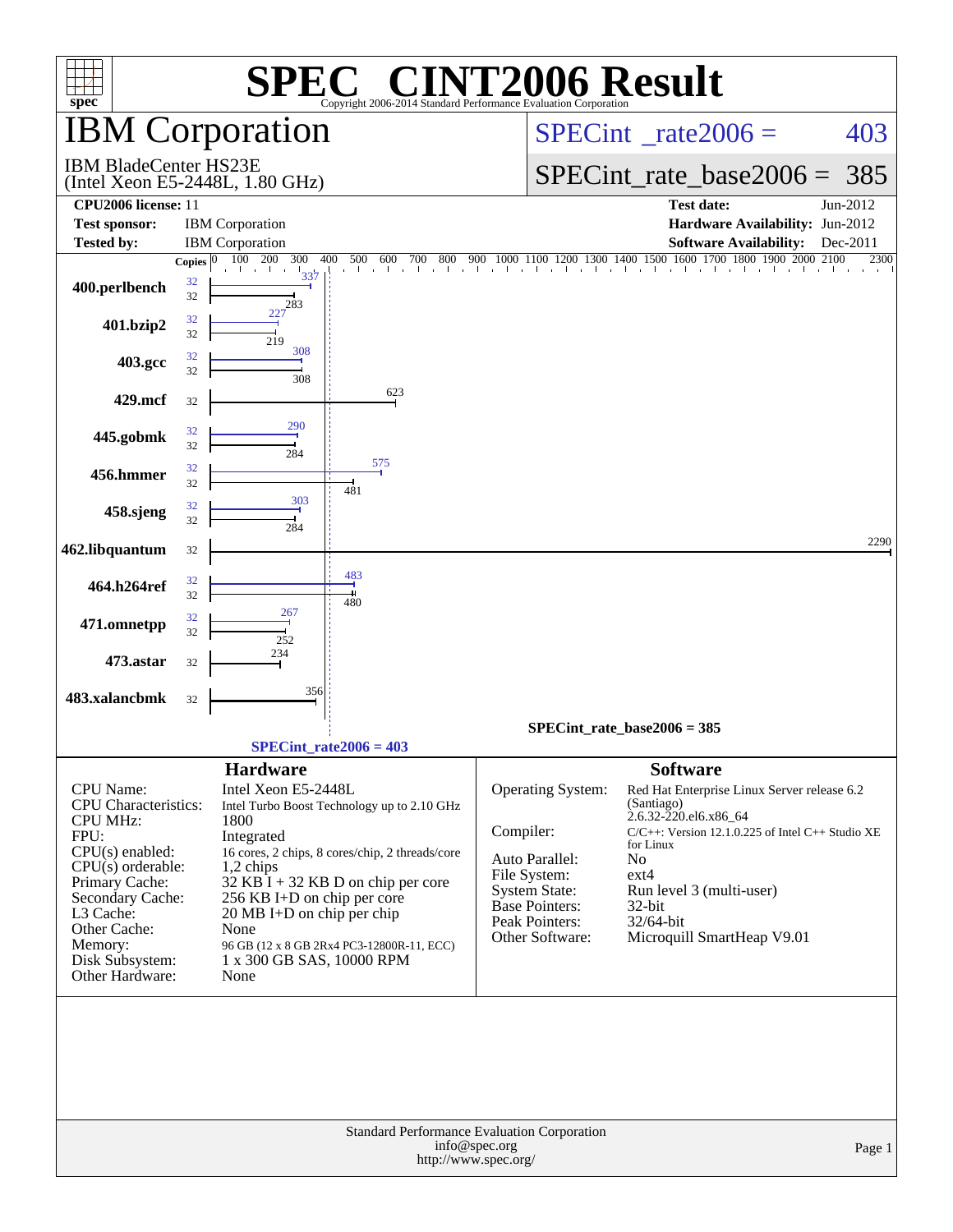

## IBM Corporation

## SPECint rate $2006 = 403$

#### IBM BladeCenter HS23E

(Intel Xeon E5-2448L, 1.80 GHz)

[SPECint\\_rate\\_base2006 =](http://www.spec.org/auto/cpu2006/Docs/result-fields.html#SPECintratebase2006) 385

**[CPU2006 license:](http://www.spec.org/auto/cpu2006/Docs/result-fields.html#CPU2006license)** 11 **[Test date:](http://www.spec.org/auto/cpu2006/Docs/result-fields.html#Testdate)** Jun-2012 **[Test sponsor:](http://www.spec.org/auto/cpu2006/Docs/result-fields.html#Testsponsor)** IBM Corporation **[Hardware Availability:](http://www.spec.org/auto/cpu2006/Docs/result-fields.html#HardwareAvailability)** Jun-2012 **[Tested by:](http://www.spec.org/auto/cpu2006/Docs/result-fields.html#Testedby)** IBM Corporation **[Software Availability:](http://www.spec.org/auto/cpu2006/Docs/result-fields.html#SoftwareAvailability)** Dec-2011

#### **[Results Table](http://www.spec.org/auto/cpu2006/Docs/result-fields.html#ResultsTable)**

|                    | <b>Base</b>   |                |              |                                                                                                          |       |                |            | <b>Peak</b>   |                |              |                |              |                |              |
|--------------------|---------------|----------------|--------------|----------------------------------------------------------------------------------------------------------|-------|----------------|------------|---------------|----------------|--------------|----------------|--------------|----------------|--------------|
| <b>Benchmark</b>   | <b>Copies</b> | <b>Seconds</b> | <b>Ratio</b> | <b>Seconds</b>                                                                                           | Ratio | <b>Seconds</b> | Ratio      | <b>Copies</b> | <b>Seconds</b> | <b>Ratio</b> | <b>Seconds</b> | <b>Ratio</b> | <b>Seconds</b> | <b>Ratio</b> |
| 400.perlbench      | 32            | 1105           | 283          | 1114                                                                                                     | 281   | 1105           | 283        | 32            | 928            | 337          | 925            | 338          | 927            | 337          |
| 401.bzip2          | 32            | 1413           | 219          | 1411                                                                                                     | 219   | 1409           | 219        | 32            | 1357           | 228          | 1361           | 227          | 1361           | 227          |
| $403.\mathrm{gcc}$ | 32            | 834            | 309          | 836                                                                                                      | 308   | 836            | 308        | 32            | 837            | 308          | 840            | 307          | 836            | 308          |
| $429$ .mcf         | 32            | 469            | 622          | 467                                                                                                      | 625   | 468            | 623        | 32            | 469            | 622          | 467            | 625          | 468            | 623          |
| $445$ .gobm $k$    | 32            | 1181           | 284          | 1180                                                                                                     | 284   | 1179           | 285        | 32            | 1156           | 290          | 1139           | 295          | 1157           | 290          |
| 456.hmmer          | 32            | 622            | 480          | 618                                                                                                      | 483   | 620            | 481        | 32            | 521            | 573          | 519            | 576          | 519            | 575          |
| $458$ .sjeng       | 32            | 1369           | 283          | 1364                                                                                                     | 284   | 1354           | 286        | 32            | 1276           | 303          | 1296           | 299          | 1278           | 303          |
| 462.libquantum     | 32            | 289            | 2290         | 289                                                                                                      | 2290  | 289            | 2290       | 32            | 289            | 2290         | 289            | 2290         | 289            | 2290         |
| 464.h264ref        | 32            | 1453           | 488          | 1488                                                                                                     | 476   | 1475           | 480        | 32            | 1467           | 483          | 1463           | 484          | 1470           | 482          |
| 471.omnetpp        | 32            | 792            | 252          | 793                                                                                                      | 252   | 793            | 252        | 32            | 747            | 268          | 749            | 267          | 748            | 267          |
| $473$ . astar      | 32            | 952            | 236          | 959                                                                                                      | 234   | 959            | 234        | 32            | 952            | 236          | 959            | 234          | 959            | 234          |
| 483.xalancbmk      | 32            | 619            | 357          | 622                                                                                                      | 355   | 620            | <b>356</b> | 32            | 619            | 357          | 622            | 355          | 620            | 356          |
|                    |               |                |              | Results appear in the order in which they were run. Bold underlined text indicates a median measurement. |       |                |            |               |                |              |                |              |                |              |

#### **[Submit Notes](http://www.spec.org/auto/cpu2006/Docs/result-fields.html#SubmitNotes)**

 The numactl mechanism was used to bind copies to processors. The config file option 'submit' was used to generate numactl commands to bind each copy to a specific processor. For details, please see the config file.

#### **[Operating System Notes](http://www.spec.org/auto/cpu2006/Docs/result-fields.html#OperatingSystemNotes)**

Stack size set to unlimited using "ulimit -s unlimited"

#### **[Platform Notes](http://www.spec.org/auto/cpu2006/Docs/result-fields.html#PlatformNotes)**

 Operating Mode set to Maximum Perfomance in BIOS Sysinfo program /cpu2006.1.2/config/sysinfo.rev6800 \$Rev: 6800 \$ \$Date:: 2011-10-11 #\$ 6f2ebdff5032aaa42e583f96b07f99d3 running on angleshark-pete Fri Jun 22 12:55:03 2012 This section contains SUT (System Under Test) info as seen by some common utilities. To remove or add to this section, see: <http://www.spec.org/cpu2006/Docs/config.html#sysinfo> From /proc/cpuinfo model name : Intel(R) Xeon(R) CPU E5-2448L 0 @ 1.80GHz 2 "physical id"s (chips) 32 "processors" cores, siblings (Caution: counting these is hw and system dependent. The following excerpts from /proc/cpuinfo might not be reliable. Use with caution.) cpu cores : 8 Continued on next page

Standard Performance Evaluation Corporation [info@spec.org](mailto:info@spec.org) <http://www.spec.org/>

Page 2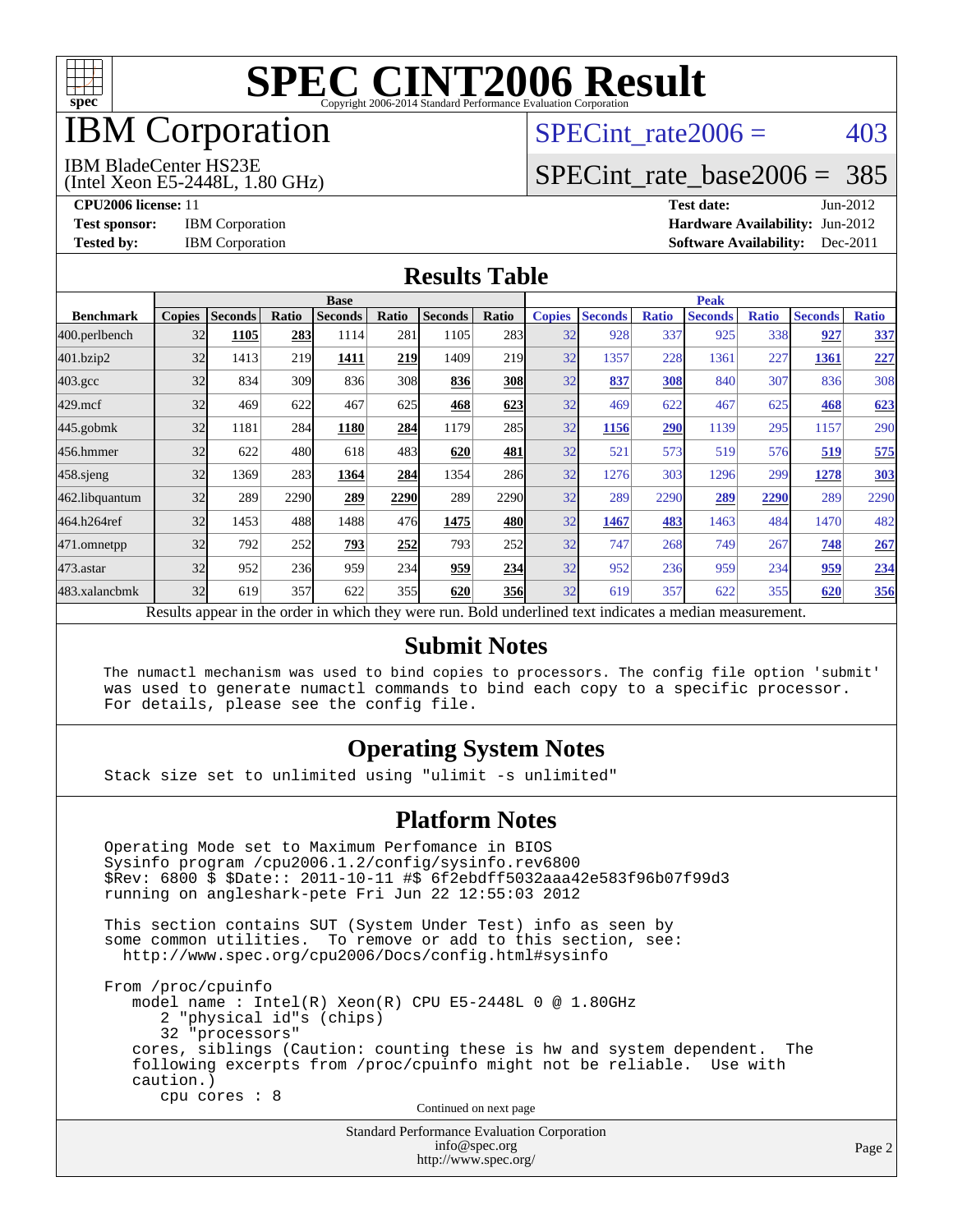

IBM Corporation

SPECint rate $2006 = 403$ 

(Intel Xeon E5-2448L, 1.80 GHz) IBM BladeCenter HS23E

[SPECint\\_rate\\_base2006 =](http://www.spec.org/auto/cpu2006/Docs/result-fields.html#SPECintratebase2006) 385

**[Test sponsor:](http://www.spec.org/auto/cpu2006/Docs/result-fields.html#Testsponsor)** IBM Corporation **[Hardware Availability:](http://www.spec.org/auto/cpu2006/Docs/result-fields.html#HardwareAvailability)** Jun-2012 **[Tested by:](http://www.spec.org/auto/cpu2006/Docs/result-fields.html#Testedby)** IBM Corporation **IBM** Corporation **[Software Availability:](http://www.spec.org/auto/cpu2006/Docs/result-fields.html#SoftwareAvailability)** Dec-2011

**[CPU2006 license:](http://www.spec.org/auto/cpu2006/Docs/result-fields.html#CPU2006license)** 11 **[Test date:](http://www.spec.org/auto/cpu2006/Docs/result-fields.html#Testdate)** Jun-2012

#### **[Platform Notes \(Continued\)](http://www.spec.org/auto/cpu2006/Docs/result-fields.html#PlatformNotes)**

 siblings : 16 physical 0: cores 0 1 2 3 4 5 6 7 physical 1: cores 0 1 2 3 4 5 6 7 cache size : 20480 KB From /proc/meminfo MemTotal: 99041396 kB HugePages\_Total: 0<br>Hugepagesize: 2048 kB Hugepagesize: /usr/bin/lsb\_release -d Red Hat Enterprise Linux Server release 6.2 (Santiago) From /etc/\*release\* /etc/\*version\* redhat-release: Red Hat Enterprise Linux Server release 6.2 (Santiago) system-release: Red Hat Enterprise Linux Server release 6.2 (Santiago) system-release-cpe: cpe:/o:redhat:enterprise\_linux:6server:ga:server uname -a: Linux angleshark-pete 2.6.32-220.el6.x86\_64 #1 SMP Wed Nov 9 08:03:13 EST 2011 x86\_64 x86\_64 x86\_64 GNU/Linux run-level 3 Jun 22 11:58 SPEC is set to: /cpu2006.1.2<br>Filesystem Type Size Type Size Used Avail Use% Mounted on /dev/mapper/vg\_anglesharkpet-lv\_root ext4 265G 36G 217G 15% / Additional information from dmidecode: Memory: 6x Micron 36JDYS1G72PZ-1G6M1 8 GB 1600 MHz 2 rank 6x Samsung M392B1K70DM0-CK0 8 GB 1600 MHz 2 rank

(End of data from sysinfo program)

#### **[General Notes](http://www.spec.org/auto/cpu2006/Docs/result-fields.html#GeneralNotes)**

Environment variables set by runspec before the start of the run: LD\_LIBRARY\_PATH = "/cpu2006.1.2/libs/32:/cpu2006.1.2/libs/64"

 Binaries compiled on a system with 1x Core i7-860 CPU + 8GB memory using RHEL5.5 Transparent Huge Pages enabled with: echo always > /sys/kernel/mm/redhat\_transparent\_hugepage/enabled Filesystem page cache cleared with: echo 1> /proc/sys/vm/drop\_caches runspec command invoked through numactl i.e.: numactl --interleave=all runspec <etc>

> Standard Performance Evaluation Corporation [info@spec.org](mailto:info@spec.org) <http://www.spec.org/>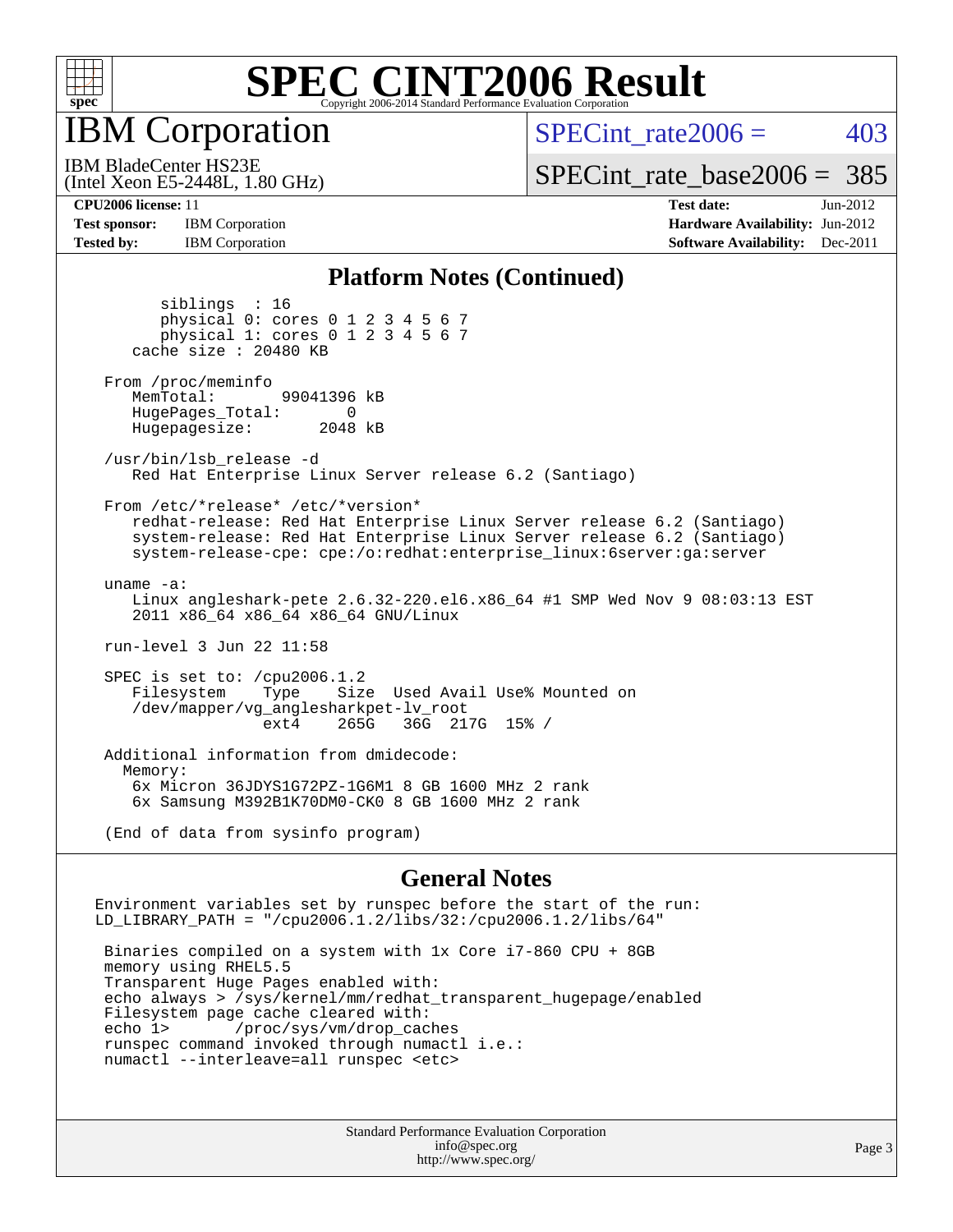

## IBM Corporation

SPECint rate $2006 = 403$ 

(Intel Xeon E5-2448L, 1.80 GHz) IBM BladeCenter HS23E

[SPECint\\_rate\\_base2006 =](http://www.spec.org/auto/cpu2006/Docs/result-fields.html#SPECintratebase2006) 385

**[Test sponsor:](http://www.spec.org/auto/cpu2006/Docs/result-fields.html#Testsponsor)** IBM Corporation **[Hardware Availability:](http://www.spec.org/auto/cpu2006/Docs/result-fields.html#HardwareAvailability)** Jun-2012

**[CPU2006 license:](http://www.spec.org/auto/cpu2006/Docs/result-fields.html#CPU2006license)** 11 **[Test date:](http://www.spec.org/auto/cpu2006/Docs/result-fields.html#Testdate)** Jun-2012 **[Tested by:](http://www.spec.org/auto/cpu2006/Docs/result-fields.html#Testedby)** IBM Corporation **[Software Availability:](http://www.spec.org/auto/cpu2006/Docs/result-fields.html#SoftwareAvailability)** Dec-2011

## **[Base Compiler Invocation](http://www.spec.org/auto/cpu2006/Docs/result-fields.html#BaseCompilerInvocation)**

[C benchmarks](http://www.spec.org/auto/cpu2006/Docs/result-fields.html#Cbenchmarks):  $\text{icc}$   $-\text{m32}$ 

[C++ benchmarks:](http://www.spec.org/auto/cpu2006/Docs/result-fields.html#CXXbenchmarks) [icpc -m32](http://www.spec.org/cpu2006/results/res2012q3/cpu2006-20120702-23350.flags.html#user_CXXbase_intel_icpc_4e5a5ef1a53fd332b3c49e69c3330699)

### **[Base Portability Flags](http://www.spec.org/auto/cpu2006/Docs/result-fields.html#BasePortabilityFlags)**

 400.perlbench: [-DSPEC\\_CPU\\_LINUX\\_IA32](http://www.spec.org/cpu2006/results/res2012q3/cpu2006-20120702-23350.flags.html#b400.perlbench_baseCPORTABILITY_DSPEC_CPU_LINUX_IA32) 462.libquantum: [-DSPEC\\_CPU\\_LINUX](http://www.spec.org/cpu2006/results/res2012q3/cpu2006-20120702-23350.flags.html#b462.libquantum_baseCPORTABILITY_DSPEC_CPU_LINUX) 483.xalancbmk: [-DSPEC\\_CPU\\_LINUX](http://www.spec.org/cpu2006/results/res2012q3/cpu2006-20120702-23350.flags.html#b483.xalancbmk_baseCXXPORTABILITY_DSPEC_CPU_LINUX)

### **[Base Optimization Flags](http://www.spec.org/auto/cpu2006/Docs/result-fields.html#BaseOptimizationFlags)**

[C benchmarks](http://www.spec.org/auto/cpu2006/Docs/result-fields.html#Cbenchmarks):

[-xSSE4.2](http://www.spec.org/cpu2006/results/res2012q3/cpu2006-20120702-23350.flags.html#user_CCbase_f-xSSE42_f91528193cf0b216347adb8b939d4107) [-ipo](http://www.spec.org/cpu2006/results/res2012q3/cpu2006-20120702-23350.flags.html#user_CCbase_f-ipo) [-O3](http://www.spec.org/cpu2006/results/res2012q3/cpu2006-20120702-23350.flags.html#user_CCbase_f-O3) [-no-prec-div](http://www.spec.org/cpu2006/results/res2012q3/cpu2006-20120702-23350.flags.html#user_CCbase_f-no-prec-div) [-opt-prefetch](http://www.spec.org/cpu2006/results/res2012q3/cpu2006-20120702-23350.flags.html#user_CCbase_f-opt-prefetch) [-opt-mem-layout-trans=3](http://www.spec.org/cpu2006/results/res2012q3/cpu2006-20120702-23350.flags.html#user_CCbase_f-opt-mem-layout-trans_a7b82ad4bd7abf52556d4961a2ae94d5)

[C++ benchmarks:](http://www.spec.org/auto/cpu2006/Docs/result-fields.html#CXXbenchmarks)

[-xSSE4.2](http://www.spec.org/cpu2006/results/res2012q3/cpu2006-20120702-23350.flags.html#user_CXXbase_f-xSSE42_f91528193cf0b216347adb8b939d4107) [-ipo](http://www.spec.org/cpu2006/results/res2012q3/cpu2006-20120702-23350.flags.html#user_CXXbase_f-ipo) [-O3](http://www.spec.org/cpu2006/results/res2012q3/cpu2006-20120702-23350.flags.html#user_CXXbase_f-O3) [-no-prec-div](http://www.spec.org/cpu2006/results/res2012q3/cpu2006-20120702-23350.flags.html#user_CXXbase_f-no-prec-div) [-opt-prefetch](http://www.spec.org/cpu2006/results/res2012q3/cpu2006-20120702-23350.flags.html#user_CXXbase_f-opt-prefetch) [-opt-mem-layout-trans=3](http://www.spec.org/cpu2006/results/res2012q3/cpu2006-20120702-23350.flags.html#user_CXXbase_f-opt-mem-layout-trans_a7b82ad4bd7abf52556d4961a2ae94d5) [-Wl,-z,muldefs](http://www.spec.org/cpu2006/results/res2012q3/cpu2006-20120702-23350.flags.html#user_CXXbase_link_force_multiple1_74079c344b956b9658436fd1b6dd3a8a) [-L/smartheap -lsmartheap](http://www.spec.org/cpu2006/results/res2012q3/cpu2006-20120702-23350.flags.html#user_CXXbase_SmartHeap_7c9e394a5779e1a7fec7c221e123830c)

### **[Base Other Flags](http://www.spec.org/auto/cpu2006/Docs/result-fields.html#BaseOtherFlags)**

[C benchmarks](http://www.spec.org/auto/cpu2006/Docs/result-fields.html#Cbenchmarks):

403.gcc: [-Dalloca=\\_alloca](http://www.spec.org/cpu2006/results/res2012q3/cpu2006-20120702-23350.flags.html#b403.gcc_baseEXTRA_CFLAGS_Dalloca_be3056838c12de2578596ca5467af7f3)

## **[Peak Compiler Invocation](http://www.spec.org/auto/cpu2006/Docs/result-fields.html#PeakCompilerInvocation)**

[C benchmarks \(except as noted below\)](http://www.spec.org/auto/cpu2006/Docs/result-fields.html#Cbenchmarksexceptasnotedbelow): [icc -m32](http://www.spec.org/cpu2006/results/res2012q3/cpu2006-20120702-23350.flags.html#user_CCpeak_intel_icc_5ff4a39e364c98233615fdd38438c6f2) 400.perlbench: [icc -m64](http://www.spec.org/cpu2006/results/res2012q3/cpu2006-20120702-23350.flags.html#user_peakCCLD400_perlbench_intel_icc_64bit_bda6cc9af1fdbb0edc3795bac97ada53) 401.bzip2: [icc -m64](http://www.spec.org/cpu2006/results/res2012q3/cpu2006-20120702-23350.flags.html#user_peakCCLD401_bzip2_intel_icc_64bit_bda6cc9af1fdbb0edc3795bac97ada53)

456.hmmer: [icc -m64](http://www.spec.org/cpu2006/results/res2012q3/cpu2006-20120702-23350.flags.html#user_peakCCLD456_hmmer_intel_icc_64bit_bda6cc9af1fdbb0edc3795bac97ada53)

458.sjeng: [icc -m64](http://www.spec.org/cpu2006/results/res2012q3/cpu2006-20120702-23350.flags.html#user_peakCCLD458_sjeng_intel_icc_64bit_bda6cc9af1fdbb0edc3795bac97ada53)

```
C++ benchmarks: 
icpc -m32
```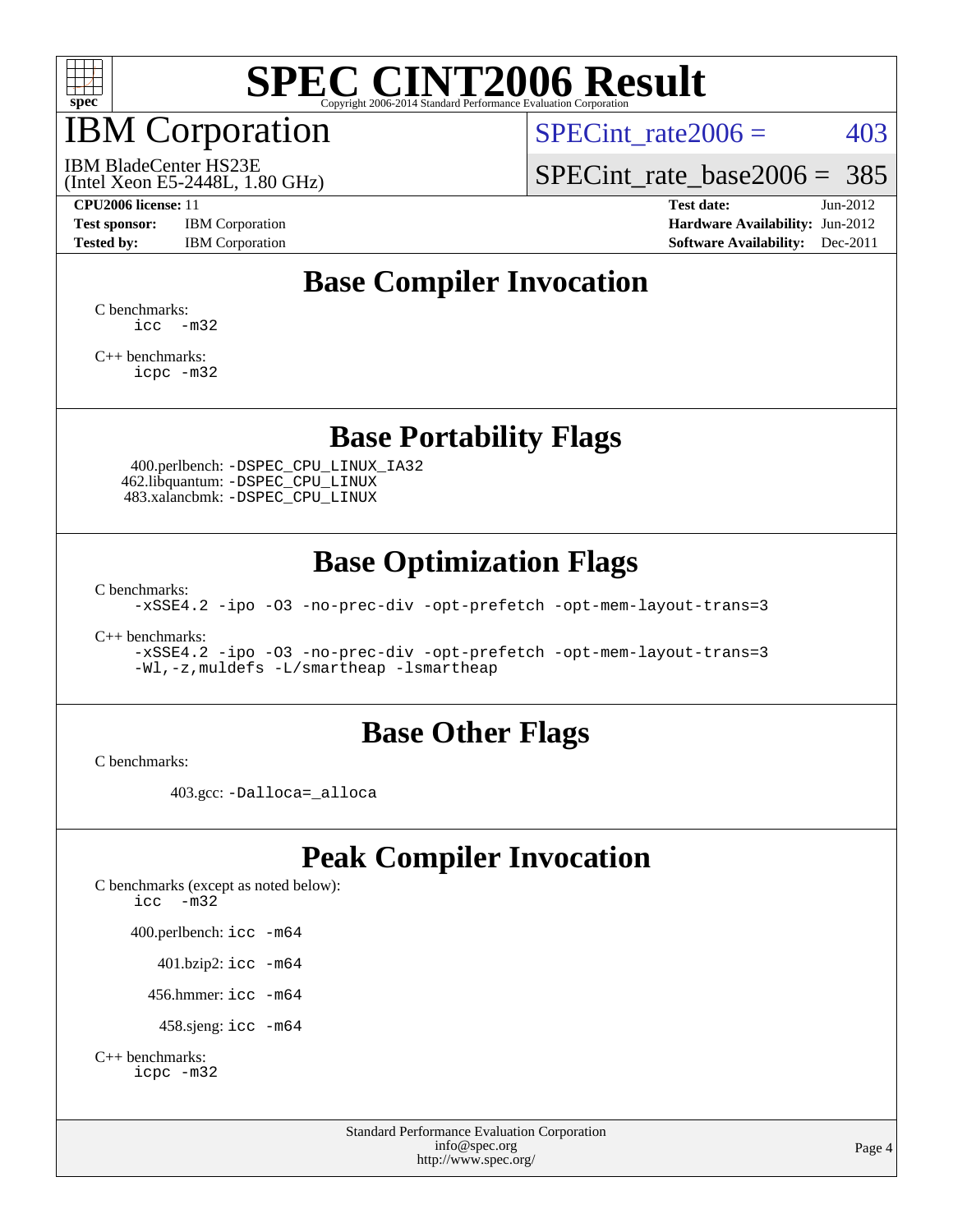

IBM Corporation

SPECint rate $2006 = 403$ 

(Intel Xeon E5-2448L, 1.80 GHz) IBM BladeCenter HS23E

SPECint rate base  $2006 = 385$ 

**[CPU2006 license:](http://www.spec.org/auto/cpu2006/Docs/result-fields.html#CPU2006license)** 11 **[Test date:](http://www.spec.org/auto/cpu2006/Docs/result-fields.html#Testdate)** Jun-2012 **[Test sponsor:](http://www.spec.org/auto/cpu2006/Docs/result-fields.html#Testsponsor)** IBM Corporation **[Hardware Availability:](http://www.spec.org/auto/cpu2006/Docs/result-fields.html#HardwareAvailability)** Jun-2012 **[Tested by:](http://www.spec.org/auto/cpu2006/Docs/result-fields.html#Testedby)** IBM Corporation **IBM** Corporation **[Software Availability:](http://www.spec.org/auto/cpu2006/Docs/result-fields.html#SoftwareAvailability)** Dec-2011

### **[Peak Portability Flags](http://www.spec.org/auto/cpu2006/Docs/result-fields.html#PeakPortabilityFlags)**

 400.perlbench: [-DSPEC\\_CPU\\_LP64](http://www.spec.org/cpu2006/results/res2012q3/cpu2006-20120702-23350.flags.html#b400.perlbench_peakCPORTABILITY_DSPEC_CPU_LP64) [-DSPEC\\_CPU\\_LINUX\\_X64](http://www.spec.org/cpu2006/results/res2012q3/cpu2006-20120702-23350.flags.html#b400.perlbench_peakCPORTABILITY_DSPEC_CPU_LINUX_X64)  $401.bzip2: -DSPEC_CPULP64$  456.hmmer: [-DSPEC\\_CPU\\_LP64](http://www.spec.org/cpu2006/results/res2012q3/cpu2006-20120702-23350.flags.html#suite_peakCPORTABILITY456_hmmer_DSPEC_CPU_LP64) 458.sjeng: [-DSPEC\\_CPU\\_LP64](http://www.spec.org/cpu2006/results/res2012q3/cpu2006-20120702-23350.flags.html#suite_peakCPORTABILITY458_sjeng_DSPEC_CPU_LP64) 462.libquantum: [-DSPEC\\_CPU\\_LINUX](http://www.spec.org/cpu2006/results/res2012q3/cpu2006-20120702-23350.flags.html#b462.libquantum_peakCPORTABILITY_DSPEC_CPU_LINUX) 483.xalancbmk: [-DSPEC\\_CPU\\_LINUX](http://www.spec.org/cpu2006/results/res2012q3/cpu2006-20120702-23350.flags.html#b483.xalancbmk_peakCXXPORTABILITY_DSPEC_CPU_LINUX)

## **[Peak Optimization Flags](http://www.spec.org/auto/cpu2006/Docs/result-fields.html#PeakOptimizationFlags)**

[C benchmarks](http://www.spec.org/auto/cpu2006/Docs/result-fields.html#Cbenchmarks):

 400.perlbench: [-xSSE4.2](http://www.spec.org/cpu2006/results/res2012q3/cpu2006-20120702-23350.flags.html#user_peakPASS2_CFLAGSPASS2_LDCFLAGS400_perlbench_f-xSSE42_f91528193cf0b216347adb8b939d4107)(pass 2) [-prof-gen](http://www.spec.org/cpu2006/results/res2012q3/cpu2006-20120702-23350.flags.html#user_peakPASS1_CFLAGSPASS1_LDCFLAGS400_perlbench_prof_gen_e43856698f6ca7b7e442dfd80e94a8fc)(pass 1) [-ipo](http://www.spec.org/cpu2006/results/res2012q3/cpu2006-20120702-23350.flags.html#user_peakPASS2_CFLAGSPASS2_LDCFLAGS400_perlbench_f-ipo)(pass 2) [-O3](http://www.spec.org/cpu2006/results/res2012q3/cpu2006-20120702-23350.flags.html#user_peakPASS2_CFLAGSPASS2_LDCFLAGS400_perlbench_f-O3)(pass 2) [-no-prec-div](http://www.spec.org/cpu2006/results/res2012q3/cpu2006-20120702-23350.flags.html#user_peakPASS2_CFLAGSPASS2_LDCFLAGS400_perlbench_f-no-prec-div)(pass 2) [-prof-use](http://www.spec.org/cpu2006/results/res2012q3/cpu2006-20120702-23350.flags.html#user_peakPASS2_CFLAGSPASS2_LDCFLAGS400_perlbench_prof_use_bccf7792157ff70d64e32fe3e1250b55)(pass 2) [-auto-ilp32](http://www.spec.org/cpu2006/results/res2012q3/cpu2006-20120702-23350.flags.html#user_peakCOPTIMIZE400_perlbench_f-auto-ilp32)  $401.bzip2: -xSSE4.2(pass 2) -prof-qen(pass 1) -ipo(pass 2)$  $401.bzip2: -xSSE4.2(pass 2) -prof-qen(pass 1) -ipo(pass 2)$  $401.bzip2: -xSSE4.2(pass 2) -prof-qen(pass 1) -ipo(pass 2)$  $401.bzip2: -xSSE4.2(pass 2) -prof-qen(pass 1) -ipo(pass 2)$  $401.bzip2: -xSSE4.2(pass 2) -prof-qen(pass 1) -ipo(pass 2)$ [-O3](http://www.spec.org/cpu2006/results/res2012q3/cpu2006-20120702-23350.flags.html#user_peakPASS2_CFLAGSPASS2_LDCFLAGS401_bzip2_f-O3)(pass 2) [-no-prec-div](http://www.spec.org/cpu2006/results/res2012q3/cpu2006-20120702-23350.flags.html#user_peakPASS2_CFLAGSPASS2_LDCFLAGS401_bzip2_f-no-prec-div)(pass 2) [-prof-use](http://www.spec.org/cpu2006/results/res2012q3/cpu2006-20120702-23350.flags.html#user_peakPASS2_CFLAGSPASS2_LDCFLAGS401_bzip2_prof_use_bccf7792157ff70d64e32fe3e1250b55)(pass 2) [-opt-prefetch](http://www.spec.org/cpu2006/results/res2012q3/cpu2006-20120702-23350.flags.html#user_peakCOPTIMIZE401_bzip2_f-opt-prefetch) [-auto-ilp32](http://www.spec.org/cpu2006/results/res2012q3/cpu2006-20120702-23350.flags.html#user_peakCOPTIMIZE401_bzip2_f-auto-ilp32) [-ansi-alias](http://www.spec.org/cpu2006/results/res2012q3/cpu2006-20120702-23350.flags.html#user_peakCOPTIMIZE401_bzip2_f-ansi-alias) 403.gcc: [-xSSE4.2](http://www.spec.org/cpu2006/results/res2012q3/cpu2006-20120702-23350.flags.html#user_peakCOPTIMIZE403_gcc_f-xSSE42_f91528193cf0b216347adb8b939d4107) [-ipo](http://www.spec.org/cpu2006/results/res2012q3/cpu2006-20120702-23350.flags.html#user_peakCOPTIMIZE403_gcc_f-ipo) [-O3](http://www.spec.org/cpu2006/results/res2012q3/cpu2006-20120702-23350.flags.html#user_peakCOPTIMIZE403_gcc_f-O3) [-no-prec-div](http://www.spec.org/cpu2006/results/res2012q3/cpu2006-20120702-23350.flags.html#user_peakCOPTIMIZE403_gcc_f-no-prec-div) 429.mcf: basepeak = yes 445.gobmk: [-xSSE4.2](http://www.spec.org/cpu2006/results/res2012q3/cpu2006-20120702-23350.flags.html#user_peakPASS2_CFLAGSPASS2_LDCFLAGS445_gobmk_f-xSSE42_f91528193cf0b216347adb8b939d4107)(pass 2) [-prof-gen](http://www.spec.org/cpu2006/results/res2012q3/cpu2006-20120702-23350.flags.html#user_peakPASS1_CFLAGSPASS1_LDCFLAGS445_gobmk_prof_gen_e43856698f6ca7b7e442dfd80e94a8fc)(pass 1) [-prof-use](http://www.spec.org/cpu2006/results/res2012q3/cpu2006-20120702-23350.flags.html#user_peakPASS2_CFLAGSPASS2_LDCFLAGS445_gobmk_prof_use_bccf7792157ff70d64e32fe3e1250b55)(pass 2) [-ansi-alias](http://www.spec.org/cpu2006/results/res2012q3/cpu2006-20120702-23350.flags.html#user_peakCOPTIMIZE445_gobmk_f-ansi-alias) [-opt-mem-layout-trans=3](http://www.spec.org/cpu2006/results/res2012q3/cpu2006-20120702-23350.flags.html#user_peakCOPTIMIZE445_gobmk_f-opt-mem-layout-trans_a7b82ad4bd7abf52556d4961a2ae94d5) 456.hmmer: [-xSSE4.2](http://www.spec.org/cpu2006/results/res2012q3/cpu2006-20120702-23350.flags.html#user_peakCOPTIMIZE456_hmmer_f-xSSE42_f91528193cf0b216347adb8b939d4107) [-ipo](http://www.spec.org/cpu2006/results/res2012q3/cpu2006-20120702-23350.flags.html#user_peakCOPTIMIZE456_hmmer_f-ipo) [-O3](http://www.spec.org/cpu2006/results/res2012q3/cpu2006-20120702-23350.flags.html#user_peakCOPTIMIZE456_hmmer_f-O3) [-no-prec-div](http://www.spec.org/cpu2006/results/res2012q3/cpu2006-20120702-23350.flags.html#user_peakCOPTIMIZE456_hmmer_f-no-prec-div) [-unroll2](http://www.spec.org/cpu2006/results/res2012q3/cpu2006-20120702-23350.flags.html#user_peakCOPTIMIZE456_hmmer_f-unroll_784dae83bebfb236979b41d2422d7ec2) [-auto-ilp32](http://www.spec.org/cpu2006/results/res2012q3/cpu2006-20120702-23350.flags.html#user_peakCOPTIMIZE456_hmmer_f-auto-ilp32) 458.sjeng: [-xSSE4.2](http://www.spec.org/cpu2006/results/res2012q3/cpu2006-20120702-23350.flags.html#user_peakPASS2_CFLAGSPASS2_LDCFLAGS458_sjeng_f-xSSE42_f91528193cf0b216347adb8b939d4107)(pass 2) [-prof-gen](http://www.spec.org/cpu2006/results/res2012q3/cpu2006-20120702-23350.flags.html#user_peakPASS1_CFLAGSPASS1_LDCFLAGS458_sjeng_prof_gen_e43856698f6ca7b7e442dfd80e94a8fc)(pass 1) [-ipo](http://www.spec.org/cpu2006/results/res2012q3/cpu2006-20120702-23350.flags.html#user_peakPASS2_CFLAGSPASS2_LDCFLAGS458_sjeng_f-ipo)(pass 2) [-O3](http://www.spec.org/cpu2006/results/res2012q3/cpu2006-20120702-23350.flags.html#user_peakPASS2_CFLAGSPASS2_LDCFLAGS458_sjeng_f-O3)(pass 2) [-no-prec-div](http://www.spec.org/cpu2006/results/res2012q3/cpu2006-20120702-23350.flags.html#user_peakPASS2_CFLAGSPASS2_LDCFLAGS458_sjeng_f-no-prec-div)(pass 2) [-prof-use](http://www.spec.org/cpu2006/results/res2012q3/cpu2006-20120702-23350.flags.html#user_peakPASS2_CFLAGSPASS2_LDCFLAGS458_sjeng_prof_use_bccf7792157ff70d64e32fe3e1250b55)(pass 2) [-unroll4](http://www.spec.org/cpu2006/results/res2012q3/cpu2006-20120702-23350.flags.html#user_peakCOPTIMIZE458_sjeng_f-unroll_4e5e4ed65b7fd20bdcd365bec371b81f) [-auto-ilp32](http://www.spec.org/cpu2006/results/res2012q3/cpu2006-20120702-23350.flags.html#user_peakCOPTIMIZE458_sjeng_f-auto-ilp32)  $462$ .libquantum: basepeak = yes 464.h264ref: [-xSSE4.2](http://www.spec.org/cpu2006/results/res2012q3/cpu2006-20120702-23350.flags.html#user_peakPASS2_CFLAGSPASS2_LDCFLAGS464_h264ref_f-xSSE42_f91528193cf0b216347adb8b939d4107)(pass 2) [-prof-gen](http://www.spec.org/cpu2006/results/res2012q3/cpu2006-20120702-23350.flags.html#user_peakPASS1_CFLAGSPASS1_LDCFLAGS464_h264ref_prof_gen_e43856698f6ca7b7e442dfd80e94a8fc)(pass 1) [-ipo](http://www.spec.org/cpu2006/results/res2012q3/cpu2006-20120702-23350.flags.html#user_peakPASS2_CFLAGSPASS2_LDCFLAGS464_h264ref_f-ipo)(pass 2) [-O3](http://www.spec.org/cpu2006/results/res2012q3/cpu2006-20120702-23350.flags.html#user_peakPASS2_CFLAGSPASS2_LDCFLAGS464_h264ref_f-O3)(pass 2) [-no-prec-div](http://www.spec.org/cpu2006/results/res2012q3/cpu2006-20120702-23350.flags.html#user_peakPASS2_CFLAGSPASS2_LDCFLAGS464_h264ref_f-no-prec-div)(pass 2) [-prof-use](http://www.spec.org/cpu2006/results/res2012q3/cpu2006-20120702-23350.flags.html#user_peakPASS2_CFLAGSPASS2_LDCFLAGS464_h264ref_prof_use_bccf7792157ff70d64e32fe3e1250b55)(pass 2) [-unroll2](http://www.spec.org/cpu2006/results/res2012q3/cpu2006-20120702-23350.flags.html#user_peakCOPTIMIZE464_h264ref_f-unroll_784dae83bebfb236979b41d2422d7ec2) [-ansi-alias](http://www.spec.org/cpu2006/results/res2012q3/cpu2006-20120702-23350.flags.html#user_peakCOPTIMIZE464_h264ref_f-ansi-alias) [C++ benchmarks:](http://www.spec.org/auto/cpu2006/Docs/result-fields.html#CXXbenchmarks) 471.omnetpp: [-xSSE4.2](http://www.spec.org/cpu2006/results/res2012q3/cpu2006-20120702-23350.flags.html#user_peakPASS2_CXXFLAGSPASS2_LDCXXFLAGS471_omnetpp_f-xSSE42_f91528193cf0b216347adb8b939d4107)(pass 2) [-prof-gen](http://www.spec.org/cpu2006/results/res2012q3/cpu2006-20120702-23350.flags.html#user_peakPASS1_CXXFLAGSPASS1_LDCXXFLAGS471_omnetpp_prof_gen_e43856698f6ca7b7e442dfd80e94a8fc)(pass 1) [-ipo](http://www.spec.org/cpu2006/results/res2012q3/cpu2006-20120702-23350.flags.html#user_peakPASS2_CXXFLAGSPASS2_LDCXXFLAGS471_omnetpp_f-ipo)(pass 2) [-O3](http://www.spec.org/cpu2006/results/res2012q3/cpu2006-20120702-23350.flags.html#user_peakPASS2_CXXFLAGSPASS2_LDCXXFLAGS471_omnetpp_f-O3)(pass 2) [-no-prec-div](http://www.spec.org/cpu2006/results/res2012q3/cpu2006-20120702-23350.flags.html#user_peakPASS2_CXXFLAGSPASS2_LDCXXFLAGS471_omnetpp_f-no-prec-div)(pass 2) [-prof-use](http://www.spec.org/cpu2006/results/res2012q3/cpu2006-20120702-23350.flags.html#user_peakPASS2_CXXFLAGSPASS2_LDCXXFLAGS471_omnetpp_prof_use_bccf7792157ff70d64e32fe3e1250b55)(pass 2) [-ansi-alias](http://www.spec.org/cpu2006/results/res2012q3/cpu2006-20120702-23350.flags.html#user_peakCXXOPTIMIZE471_omnetpp_f-ansi-alias) [-opt-ra-region-strategy=block](http://www.spec.org/cpu2006/results/res2012q3/cpu2006-20120702-23350.flags.html#user_peakCXXOPTIMIZE471_omnetpp_f-opt-ra-region-strategy_a0a37c372d03933b2a18d4af463c1f69) [-Wl,-z,muldefs](http://www.spec.org/cpu2006/results/res2012q3/cpu2006-20120702-23350.flags.html#user_peakEXTRA_LDFLAGS471_omnetpp_link_force_multiple1_74079c344b956b9658436fd1b6dd3a8a) [-L/smartheap -lsmartheap](http://www.spec.org/cpu2006/results/res2012q3/cpu2006-20120702-23350.flags.html#user_peakEXTRA_LIBS471_omnetpp_SmartHeap_7c9e394a5779e1a7fec7c221e123830c) 473.astar: basepeak = yes

Continued on next page

Standard Performance Evaluation Corporation [info@spec.org](mailto:info@spec.org) <http://www.spec.org/>